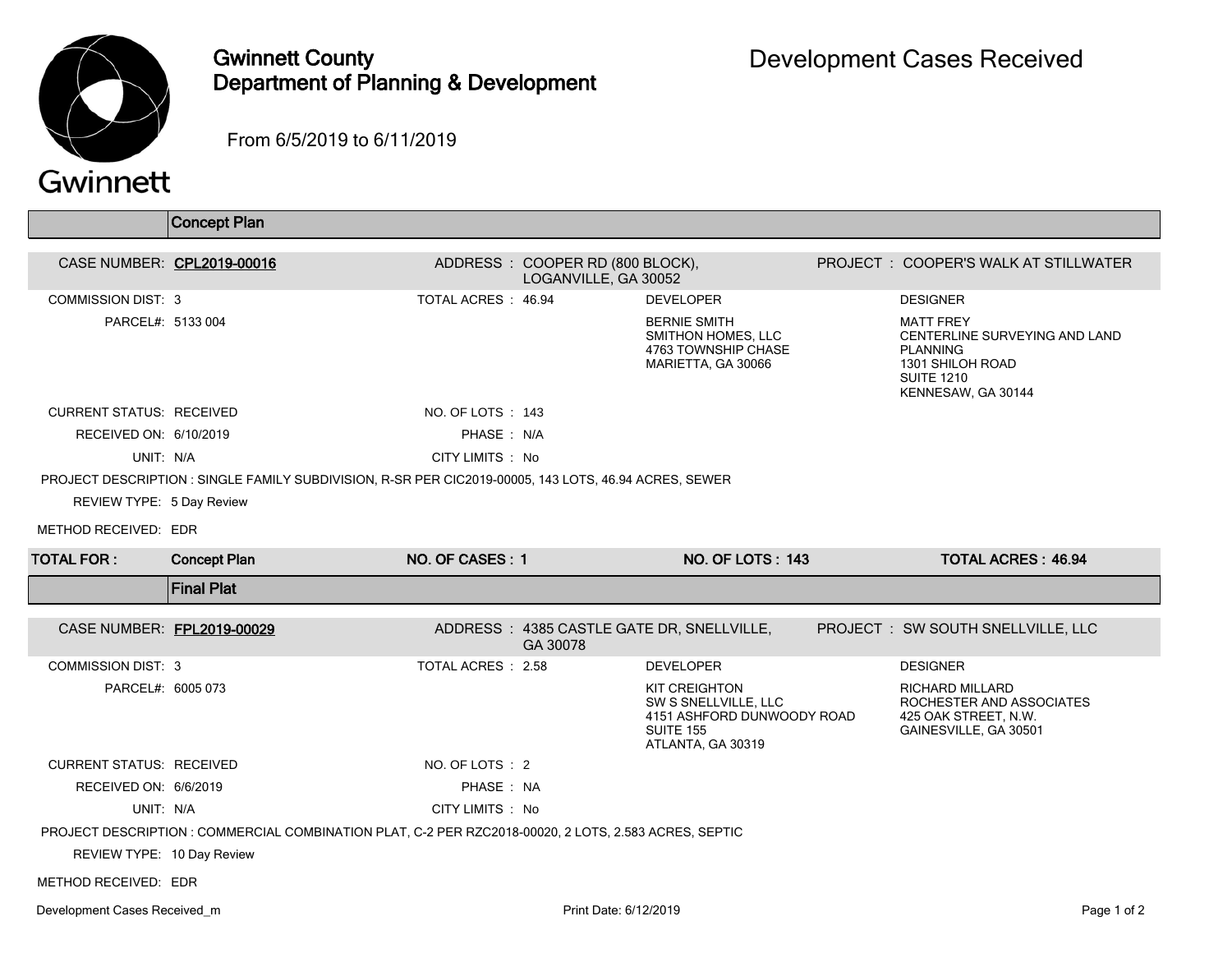| CASE NUMBER: FPL2019-00030      |                                                                                                                                     |                    | ADDRESS: SIMONTON RD (70 BLOCK),<br>LAWRENCEVILLE, GA 30046 |                                                                                                  | <b>PROJECT : BROOKFIELD FARM UNIT 1</b>                                                                                             |
|---------------------------------|-------------------------------------------------------------------------------------------------------------------------------------|--------------------|-------------------------------------------------------------|--------------------------------------------------------------------------------------------------|-------------------------------------------------------------------------------------------------------------------------------------|
| <b>COMMISSION DIST: 4</b>       |                                                                                                                                     | TOTAL ACRES: 38.26 |                                                             | <b>DEVELOPER</b>                                                                                 | <b>DESIGNER</b>                                                                                                                     |
| PARCEL#: 5172 270               |                                                                                                                                     |                    |                                                             | <b>ERIC CHAFIN</b><br>CLAYTON PROPERTIES GROUP, INC.<br>5230 BELLEWOOD COURT<br>BUFORD, GA 30024 | MICHAEL SHANE FOSTER<br>LAND DEVELOPMENT SURVEYORS, INC.<br>P.O. BOX 2050<br>DACULA, GA 30019                                       |
| <b>CURRENT STATUS: RECEIVED</b> |                                                                                                                                     | NO. OF LOTS: 114   |                                                             |                                                                                                  |                                                                                                                                     |
| RECEIVED ON: 6/10/2019          |                                                                                                                                     | PHASE : NA         |                                                             |                                                                                                  |                                                                                                                                     |
| UNIT: 1                         |                                                                                                                                     | CITY LIMITS : No   |                                                             |                                                                                                  |                                                                                                                                     |
|                                 | PROJECT DESCRIPTION : SINGLE FAMILY SUBDIVISION, UNIT 1, TND PER RZR2017-00024, 114 LOTS, 38.26 ACRES, 3.23 OPEN SPACE ACRES, SEWER |                    |                                                             |                                                                                                  |                                                                                                                                     |
| REVIEW TYPE: 10 Day Review      |                                                                                                                                     |                    |                                                             |                                                                                                  |                                                                                                                                     |
| METHOD RECEIVED: EDR            |                                                                                                                                     |                    |                                                             |                                                                                                  |                                                                                                                                     |
| <b>TOTAL FOR:</b>               | <b>Final Plat</b>                                                                                                                   | NO. OF CASES: 2    |                                                             | <b>NO. OF LOTS: 116</b>                                                                          | <b>TOTAL ACRES: 40.84</b>                                                                                                           |
|                                 | <b>Subdivision Development Permit</b>                                                                                               |                    |                                                             |                                                                                                  |                                                                                                                                     |
|                                 | CASE NUMBER: SDP2019-00031                                                                                                          |                    | ADDRESS: COOPER RD (800 BLOCK),<br>LOGANVILLE, GA 30052     |                                                                                                  | PROJECT: COOPER'S WALK AT STILLWATER                                                                                                |
| <b>COMMISSION DIST: 3</b>       |                                                                                                                                     | TOTAL ACRES: 46.94 |                                                             | <b>DEVELOPER</b>                                                                                 | <b>DESIGNER</b>                                                                                                                     |
| PARCEL#: 5133 004               |                                                                                                                                     |                    |                                                             | <b>BERNIE SMITH</b><br><b>SMITHON HOMES, LLC</b><br>4763 TOWNSHIP CHASE<br>MARIETTA, GA 30066    | <b>MATT FREY</b><br>CENTERLINE SURVEYING AND LAND<br><b>PLANNING</b><br>1301 SHILOH ROAD<br><b>SUITE 1210</b><br>KENNESAW, GA 30144 |
| <b>CURRENT STATUS: RECEIVED</b> |                                                                                                                                     | NO. OF LOTS: 143   |                                                             |                                                                                                  |                                                                                                                                     |
| RECEIVED ON: 6/11/2019          |                                                                                                                                     | PHASE: NA          |                                                             |                                                                                                  |                                                                                                                                     |
| UNIT: N/A                       |                                                                                                                                     | CITY LIMITS : No   |                                                             |                                                                                                  |                                                                                                                                     |
|                                 | PROJECT DESCRIPTION : SINGLE FAMILY SUBDIVISION, R-SR PER CIC2019-00005, 143 LOTS, 46.94 ACRES, 37.79 DISTURBED ACRES, SEWER        |                    |                                                             |                                                                                                  |                                                                                                                                     |
| REVIEW TYPE: 10 Day Review      |                                                                                                                                     |                    |                                                             |                                                                                                  |                                                                                                                                     |
| METHOD RECEIVED: EDR            |                                                                                                                                     |                    |                                                             |                                                                                                  |                                                                                                                                     |
| <b>TOTAL FOR:</b>               | <b>Subdivision Development</b><br>Permit                                                                                            | NO. OF CASES: 1    |                                                             | <b>NO. OF LOTS: 143</b>                                                                          | <b>TOTAL ACRES: 46.94</b>                                                                                                           |
|                                 |                                                                                                                                     |                    |                                                             |                                                                                                  |                                                                                                                                     |
| <b>GRAND TOTALS</b>             |                                                                                                                                     | NO. OF CASES: 4    |                                                             | <b>NO. OF LOTS: 402</b>                                                                          | TOTAL ACRES: 134.72                                                                                                                 |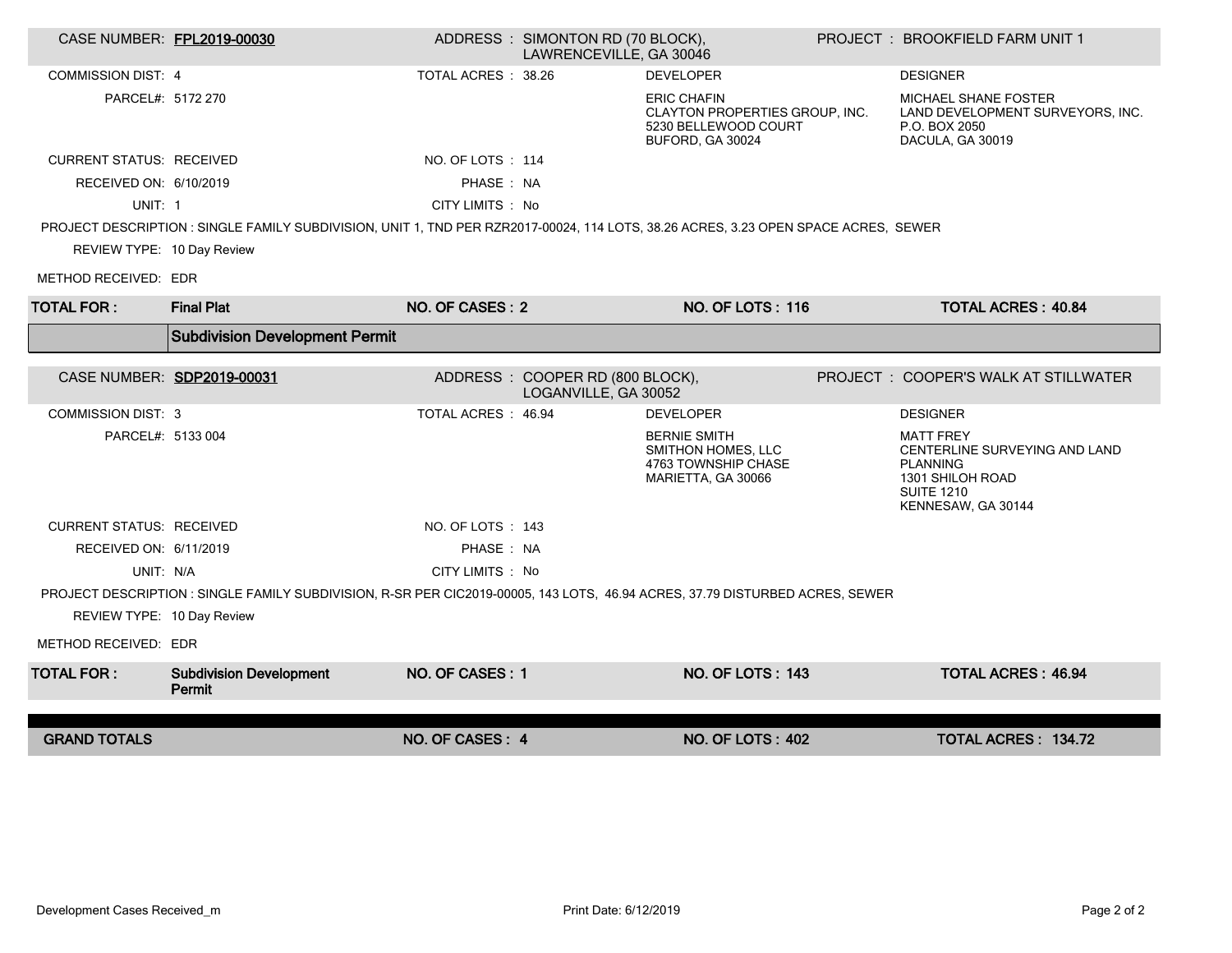

## Gwinnett County Department of Planning & Development

From 6/5/2019 to 6/11/2019

## Gwinnett

|                                 | Commercial Development Permit                                                                                                                                  |                   |                                                   |                                                                                              |                   |                                                                                                 |
|---------------------------------|----------------------------------------------------------------------------------------------------------------------------------------------------------------|-------------------|---------------------------------------------------|----------------------------------------------------------------------------------------------|-------------------|-------------------------------------------------------------------------------------------------|
|                                 |                                                                                                                                                                |                   |                                                   |                                                                                              |                   |                                                                                                 |
| CASE NUMBER: CDP2019-00142      |                                                                                                                                                                |                   | 30518                                             | ADDRESS: 5029 WEST BROAD ST, BUFORD, GA                                                      |                   | PROJECT: SUGAR HILL BOWL                                                                        |
| <b>COMMISSION DIST: 1</b>       |                                                                                                                                                                | TOTAL ACRES: 0.00 |                                                   | <b>DEVELOPER</b>                                                                             |                   | <b>DESIGNER</b>                                                                                 |
| PARCEL#: 7291 081               |                                                                                                                                                                |                   |                                                   | <b>TROY BESSECHE</b><br>CITY OF SUGAR HILL<br>5039 WEST BROAD STREET<br>SUGAR HILL, GA 30518 |                   | <b>KENT SNYDER</b><br>PRECISION PLANNING, INC.<br>400 PIKE BOULEVARD<br>LAWRENCEVILLE, GA 30046 |
| <b>CURRENT STATUS: RECEIVED</b> |                                                                                                                                                                | NO. OF LOTS : N/A |                                                   |                                                                                              |                   |                                                                                                 |
| RECEIVED ON: 6/5/2019           |                                                                                                                                                                | PHASE: NA         |                                                   |                                                                                              |                   |                                                                                                 |
| UNIT: N/A                       |                                                                                                                                                                | CITY LIMITS : Yes |                                                   |                                                                                              |                   |                                                                                                 |
| ACRES, SEWER                    | PROJECT DESCRIPTION : CITY OF SUGAR HILL, SUGAR HILL BOWL, CONCESSION ADDITIONS, BG, NEW 351 SQ FT, 1 STORY, NEW 190 SQ FT, 1 STORY, 6.6 ACRES, 0.16 DISTURBED |                   |                                                   |                                                                                              |                   |                                                                                                 |
| REVIEW TYPE: 10 Day Review      |                                                                                                                                                                |                   |                                                   |                                                                                              |                   |                                                                                                 |
| METHOD RECEIVED: EDR            |                                                                                                                                                                |                   |                                                   |                                                                                              |                   |                                                                                                 |
| CASE NUMBER: CDP2019-00144      |                                                                                                                                                                |                   | ADDRESS: 2229 SCENIC HWY, SNELLVILLE, GA<br>30078 |                                                                                              | PROJECT : WENDY'S |                                                                                                 |

|                                 |                    | 30078              |                                                                                                            |                                                                                                   |
|---------------------------------|--------------------|--------------------|------------------------------------------------------------------------------------------------------------|---------------------------------------------------------------------------------------------------|
| <b>COMMISSION DIST: 3</b>       |                    | TOTAL ACRES : 1.15 | <b>DEVELOPER</b>                                                                                           | <b>DESIGNER</b>                                                                                   |
|                                 | PARCEL#: 5026 041D |                    | ANA PELHANK<br>MERITAGE HOSPITALITY GROUP<br>45 OTTAWA AVENUE, S.W.<br>SUITE 600<br>GRAND RAPIDS, MI 49503 | MICHAEL HENDERSON<br><b>BH&amp;D ENGINEERING, INC.</b><br>3113 ROYAL TROON<br>WOODSTOCK, GA 30189 |
| <b>CURRENT STATUS: RECEIVED</b> |                    | NO. OF LOTS : N/A  |                                                                                                            |                                                                                                   |
| RECEIVED ON: 6/10/2019          |                    | PHASE: NA          |                                                                                                            |                                                                                                   |
| UNIT: N/A                       |                    | CITY LIMITS : Yes  |                                                                                                            |                                                                                                   |
|                                 |                    |                    |                                                                                                            |                                                                                                   |

PROJECT DESCRIPTION : CITY OF SNELLVILLE, WENDY'S, RESTAURANT, BG, NEW 2,164 SQ FT, 1 STORY, 1.15 ACRES, 1.2 DISTURBED ACRES, 23 NEW PARKING SPACES, SEWER

REVIEW TYPE: 10 Day Review

METHOD RECEIVED: EDR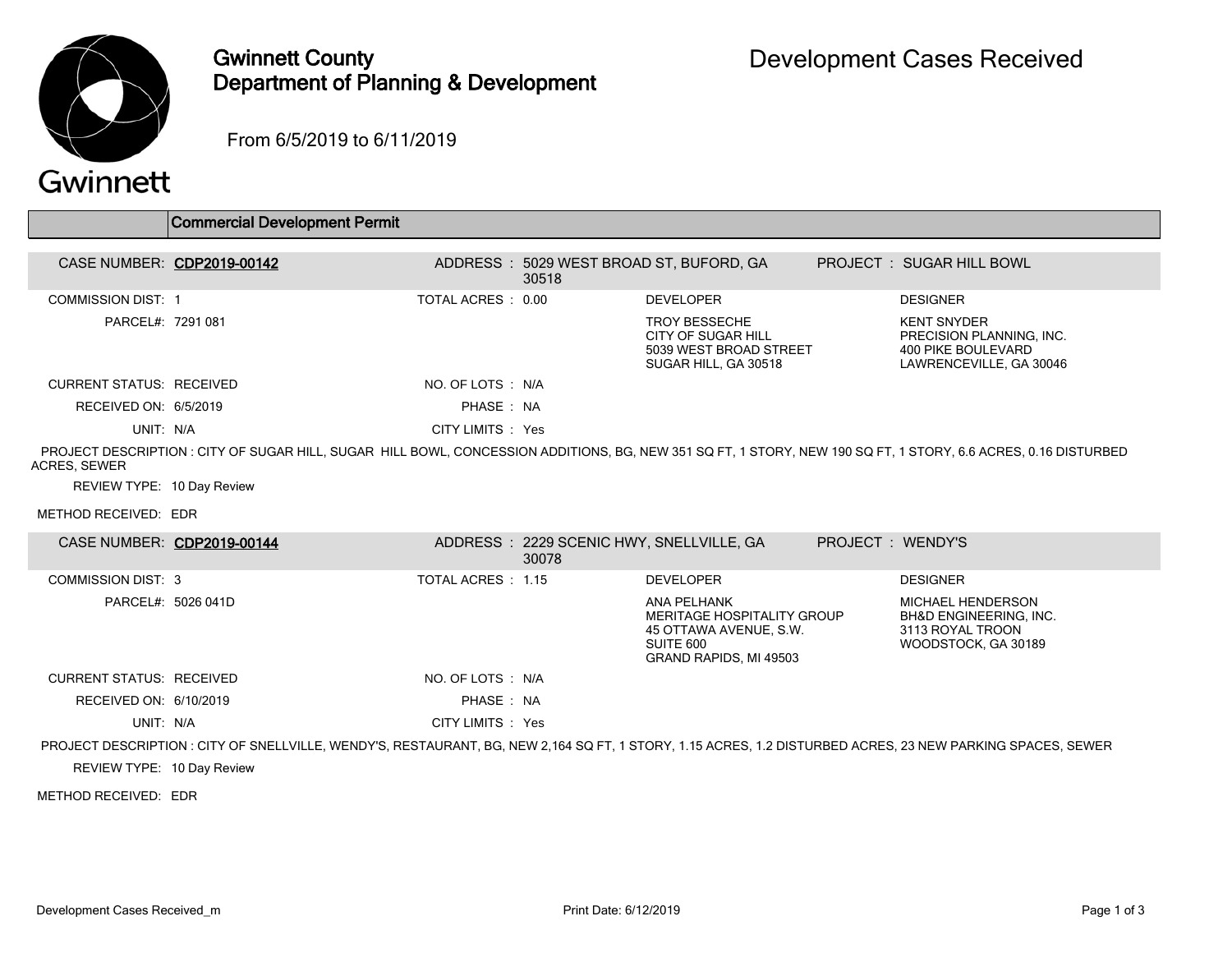| CASE NUMBER: CDP2019-00145      |                                                                                                                                                              |                     | ADDRESS: 1520 SCENIC HWY, SNELLVILLE, GA<br>30078 |                                                                                              | PROJECT: SAM'S FUELING STATION #4739-501                                                                        |
|---------------------------------|--------------------------------------------------------------------------------------------------------------------------------------------------------------|---------------------|---------------------------------------------------|----------------------------------------------------------------------------------------------|-----------------------------------------------------------------------------------------------------------------|
| <b>COMMISSION DIST: 3</b>       |                                                                                                                                                              | TOTAL ACRES : 13.02 |                                                   | <b>DEVELOPER</b>                                                                             | <b>DESIGNER</b>                                                                                                 |
| PARCEL#: 5073 003               |                                                                                                                                                              |                     |                                                   | SAM'S REAL ESTATE BUSINESS TRUST<br>2101 S. E. SIMPLE SAVINGS DRIVE<br>BENTONVILLE, AR 72716 | <b>DEAN CARLSON</b><br>DEAN L. CARLSON, PE<br>7068 LEDGESTONE COMMONS<br>BARTLETT, TN 38133                     |
| <b>CURRENT STATUS: RECEIVED</b> |                                                                                                                                                              | NO. OF LOTS: N/A    |                                                   |                                                                                              |                                                                                                                 |
| RECEIVED ON: 6/10/2019          |                                                                                                                                                              | PHASE : NA          |                                                   |                                                                                              |                                                                                                                 |
| UNIT: N/A                       |                                                                                                                                                              | CITY LIMITS : Yes   |                                                   |                                                                                              |                                                                                                                 |
|                                 | PROJECT DESCRIPTION : CITY OF SNELLVILLE, SAM'S FUELING STATION #4739-501, GAS STATION, BG, NEW 192 SQ FT, 1 STORY, 13.024 ACRES, 1.0 DISTURBED ACRES, SEWER |                     |                                                   |                                                                                              |                                                                                                                 |
| REVIEW TYPE: 10 Day Review      |                                                                                                                                                              |                     |                                                   |                                                                                              |                                                                                                                 |
| METHOD RECEIVED: EDR            |                                                                                                                                                              |                     |                                                   |                                                                                              |                                                                                                                 |
| <b>TOTAL FOR:</b>               | <b>Commercial Development</b><br>Permit                                                                                                                      | NO. OF CASES: 3     |                                                   | NO. OF LOTS: 0                                                                               | <b>TOTAL ACRES: 14.17</b>                                                                                       |
|                                 | <b>Final Plat</b>                                                                                                                                            |                     |                                                   |                                                                                              |                                                                                                                 |
|                                 |                                                                                                                                                              |                     |                                                   |                                                                                              |                                                                                                                 |
| CASE NUMBER: FPL2019-00028      |                                                                                                                                                              |                     | ADDRESS: 343 BUFORD HWY, SUWANEE, GA<br>30024     |                                                                                              | <b>PROJECT : STILLFIRE BREWING</b>                                                                              |
| <b>COMMISSION DIST: 1</b>       |                                                                                                                                                              | TOTAL ACRES: 2.77   |                                                   | <b>DEVELOPER</b>                                                                             | <b>DESIGNER</b>                                                                                                 |
| PARCEL#: 7236 448               |                                                                                                                                                              |                     |                                                   | <b>ADAM EDGE</b><br><b>CITY OF SUWANEE</b><br>330 TOWN CENTER AVENUE<br>SUWANEE, GA 30024    | <b>CHRIS WHITLEY</b><br><b>MCFARLAND-DYER &amp; ASSOCIATES</b><br>4174 SILVER PEAK PARKWAY<br>SUWANEE, GA 30024 |
| <b>CURRENT STATUS: RECEIVED</b> |                                                                                                                                                              | NO. OF LOTS: 3      |                                                   |                                                                                              |                                                                                                                 |
| RECEIVED ON: 6/5/2019           |                                                                                                                                                              | PHASE: NA           |                                                   |                                                                                              |                                                                                                                 |
| UNIT: N/A                       |                                                                                                                                                              | CITY LIMITS : Yes   |                                                   |                                                                                              |                                                                                                                 |
|                                 | PROJECT DESCRIPTION : CITY OF SUWANEE, STILLFIRE BREWING, COMMERCIAL FOR PLATTING ONLY, OTCD, 3 LOTS, 2.767 ACRES, SEWER                                     |                     |                                                   |                                                                                              |                                                                                                                 |
| REVIEW TYPE: 10 Day Review      |                                                                                                                                                              |                     |                                                   |                                                                                              |                                                                                                                 |
| METHOD RECEIVED: EDR            |                                                                                                                                                              |                     |                                                   |                                                                                              |                                                                                                                 |